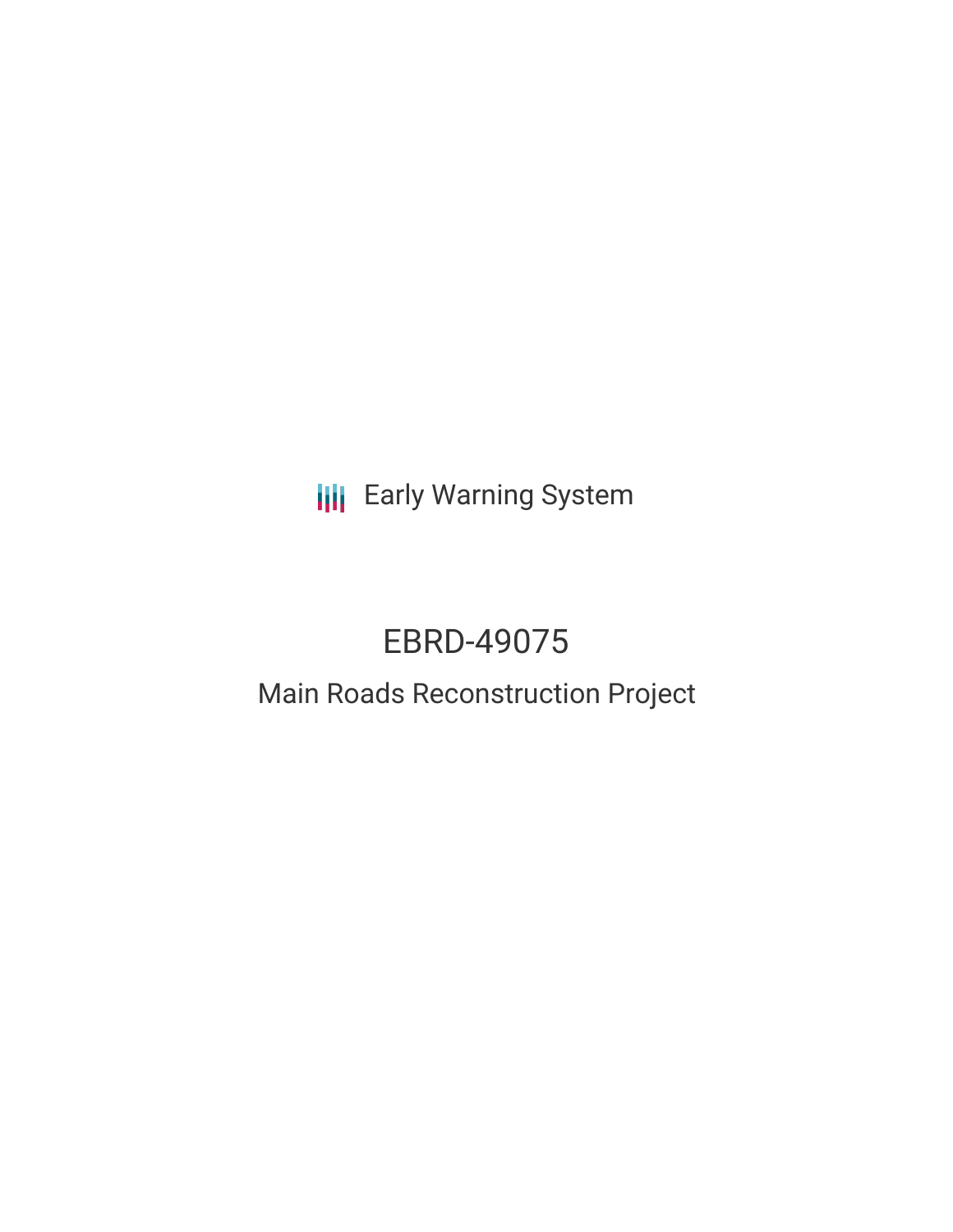

## **Quick Facts**

| <b>Countries</b>               | Montenegro                                              |
|--------------------------------|---------------------------------------------------------|
| <b>Financial Institutions</b>  | European Bank for Reconstruction and Development (EBRD) |
| <b>Status</b>                  | Approved                                                |
| <b>Bank Risk Rating</b>        | B                                                       |
| <b>Voting Date</b>             | 2017-11-01                                              |
| <b>Borrower</b>                | MONTENEGRO SOVEREIGN                                    |
| <b>Sectors</b>                 | Transport                                               |
| <b>Investment Type(s)</b>      | Loan                                                    |
| <b>Investment Amount (USD)</b> | $$46.51$ million                                        |
| <b>Loan Amount (USD)</b>       | $$46.51$ million                                        |
| <b>Project Cost (USD)</b>      | $$61.25$ million                                        |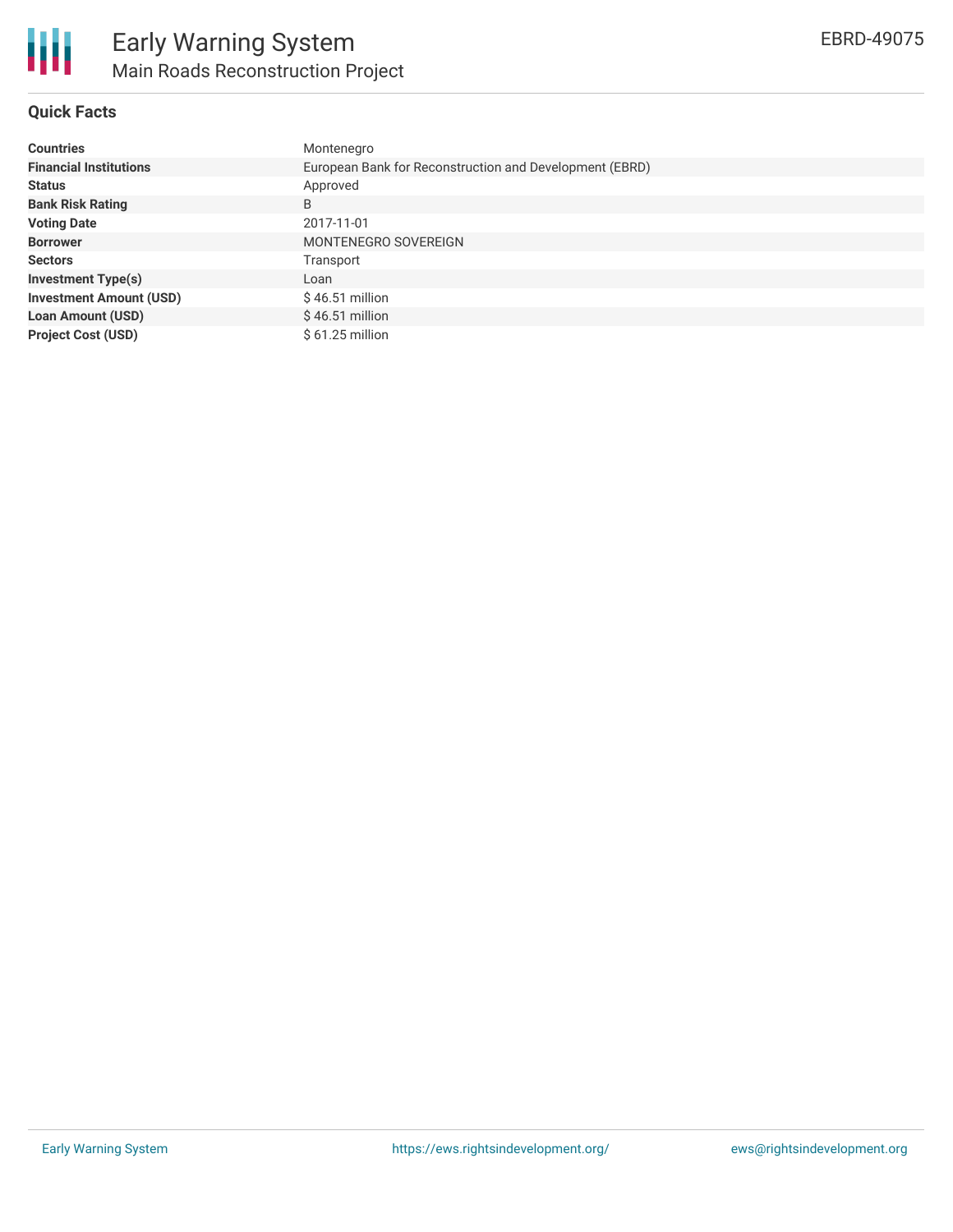

## **Project Description**

According to EBRD website, the project is a provision of a sovereign loan to Montenegro for the benefit of the Transport Directorate of the Ministry of Transport and Maritime Affairs of Montenegro. The loan will be divided into three tranches. Tranche 1 in the amount EUR 10 million will finance the construction works and works supervision for the rehabilitation of the Roaje - Špiljani road section. Each of Tranche 2 and Tranche 3 in the amount of EUR 15 million will finance the construction works and works supervision for the rehabilitation and upgrade of the Tivat - Jaz road section and Podgorica i Danilovgrad road section. The Project is part of a wider programme to rehabilitate twelve main road sections, with a total length of approximately 216.3 km, of Montenegro's main roads network, which will be parallel-financed with the European Investment Bank (EIB).

The project aims to:

- Support of Montenegro's economic development and contribution to its cross-border integration by improving connectivity between its main cities and between Montenegro and neighbouring Serbia.
- Improvement of the road infrastructure and services between Tivat Airport and the country's main tourist destinations near the city of Budva on the Adriatic coast, facilitating the flow of goods and domestic and international tourists, and reducing transportation costs.

The impacts of the project will:

- support Montenegro's internal and external integration by improving connectivity between its main cities and between Montenegro and neighbouring Serbia. The Project will improve the road infrastructure and services between important tourist destinations along Montenegro's Adriatic coast facilitating the flow of goods and people, and reducing transportation costs.
- engage with the Client in the identification of key climate risks, the vulnerability analysis of the road sector to climate change and the integration of structural and non-structural climate measures in the Project in order to increase resilience of the investments and contribute to improved management of the impacts of future climate change.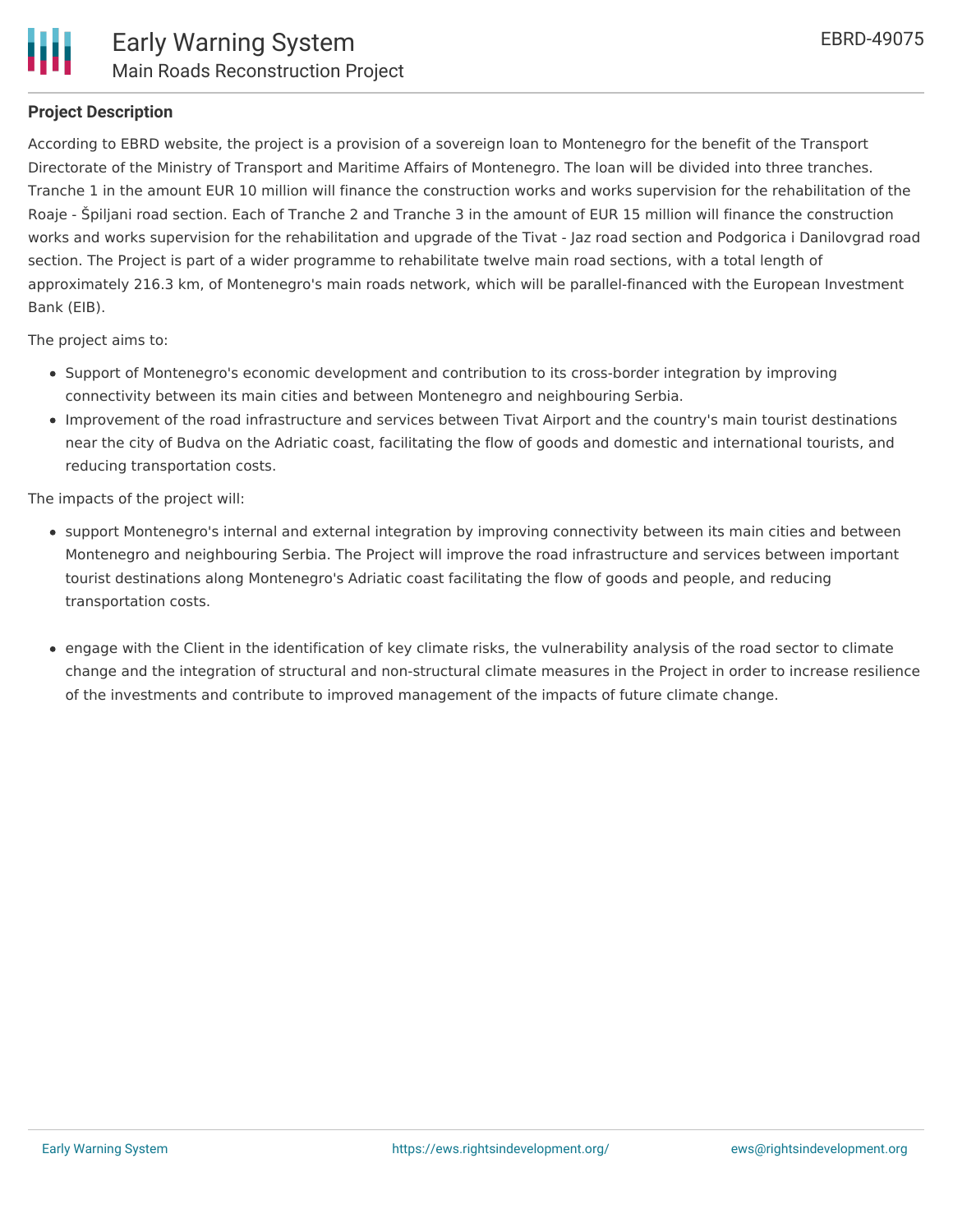### **Investment Description**

European Bank for Reconstruction and Development (EBRD)